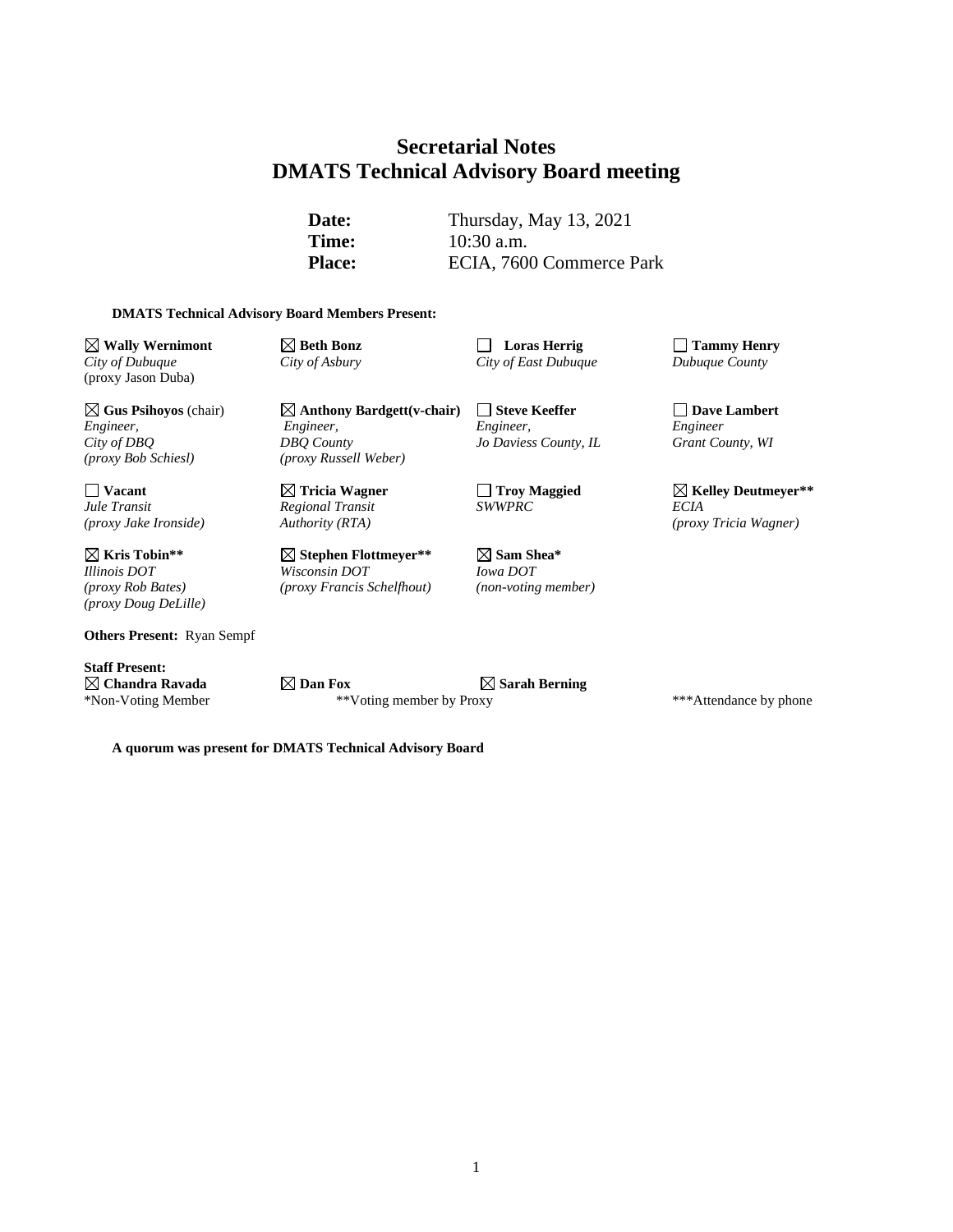#### **Call to Order**

The DMATS Technical Advisory Board meeting was called to order by DMATS Technical Advisory Board Chair, Gus Psihyos.

## **Review/Approve the Agenda for the Thursday, May 13, 2021 DMATS Technical Advisory Board meeting**

Motion by Bardgett, second by Bates to approve the agenda for the Thursday, May 13, 2021, DMATS Technical Advisory Board meeting. The motion passed unanimously.

#### **Review/Approve the minutes and receive and file the secretarial notes from the Thursday April 8, 2021 meeting**

Motion by Bardgett, second by Bates to approve the minutes and receive and file the secretarial notes from the Thursday April 8, 2021 DMATS Technical Advisory Board meeting. The motion passed unanimously.

## **Review/Recommend projects for DMATS Surface Transportation Program (STP) funds for Federal Fiscal Year 2022-2026**

Ravada informed the Board staff received one application for STP funds from Dubuque County and the City of Dubuque, requesting funds for two trail mounted portable signs. Ravada stated this project request meets all guidelines and is in the budget.

Motion by Wagner, second by Bonz to recommend to the DMATS Policy Board the projects for DMATS Surface Transportation Program (STP) funds for Federal Fiscal Year 2022-2026. The motion passed unanimously.

Motion by Wagner, second by Bonz to resend motion to recommend to the DMATS Policy Board the projects for DMATS Surface Transportation Program (STP) funds for Federal Fiscal Year 2022-2026. The motion passed unanimously.

Motion by Bonz, second by Wagner to table projects for DMATS Surface Transportation Program (STP) funds for Federal Fiscal Year 2022-2026. The motion passed unanimously.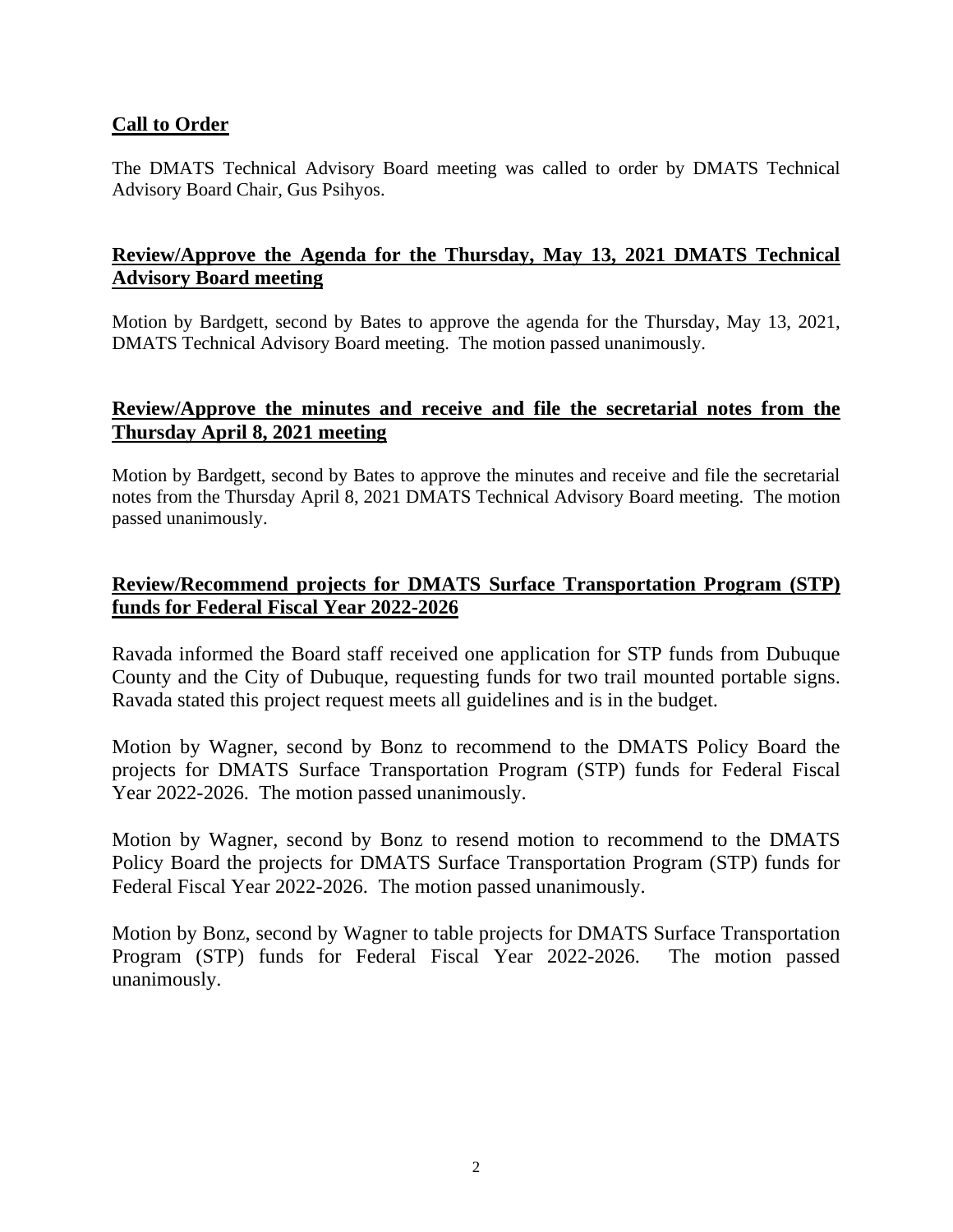# **Review/Recommend projects for DMATS Transportation Alternative Program (TAP) funds for Federal Fiscal Year 2022-2026**

Ravada informed the Board staff received one application for TAP funds from Dubuque County Conservation, requesting fund to resurface part of Heritage Trail for 1.4 miles starting at Iowa 3. Ravada stated total project cost is 1.4 million and Dubuque County Conservation is requesting half a million dollars in TAP funds.

Shea inquired to why the Board did not receive a handout with the details of this project. Shea suggested tabling agenda items 4 and 5 until next meeting when a project description handout can be provided.

Motion by Bardgett, second by Bates to table project for DMATS Transportation Alternative Program (TAP) funds for Federal Fiscal Year 2022-2026. The motion passed unanimously.

# **Review/Recommend amendment to DMATS Federal Fiscal Year 2021-2024 Transportation Improvement Program (TIP)**

Ravada referred to the TIP handout stating the City of Dubuque project on Admiral Sheehy Dr from 16<sup>th</sup> Street to Chaplain Schmitt Veterns Memorial to grade and pave. Ravada stated this project is an ERMARK project and has no fiscal restraint on the TIP.

Motion by Bardgett, second by Bates to recommend approval to the DMATS Policy Board of the amendment to DMATS Federal Fiscal year 2021-2024 Transportation Improvement Program (TIP). The motion passed unanimously.

# **Review/Recommend draft DMATS Federal Fiscal year 2022-2025 Transportation Improvement Program (TIP)**

Ravada referred to the TIP highlighting some of the project on page 34-35. Ravada requested the Board to look over the project list and make sure all projects are programmed in the TIP. Ravada stated staff are still waiting on the DOT's projects.

Motion by Bardgett, second by Bates to recommend approval to the DMATS Policy Board the draft DMATS Federal Fiscal year 2022-2025 Transportation Improvement Program (TIP). The motion passed unanimously.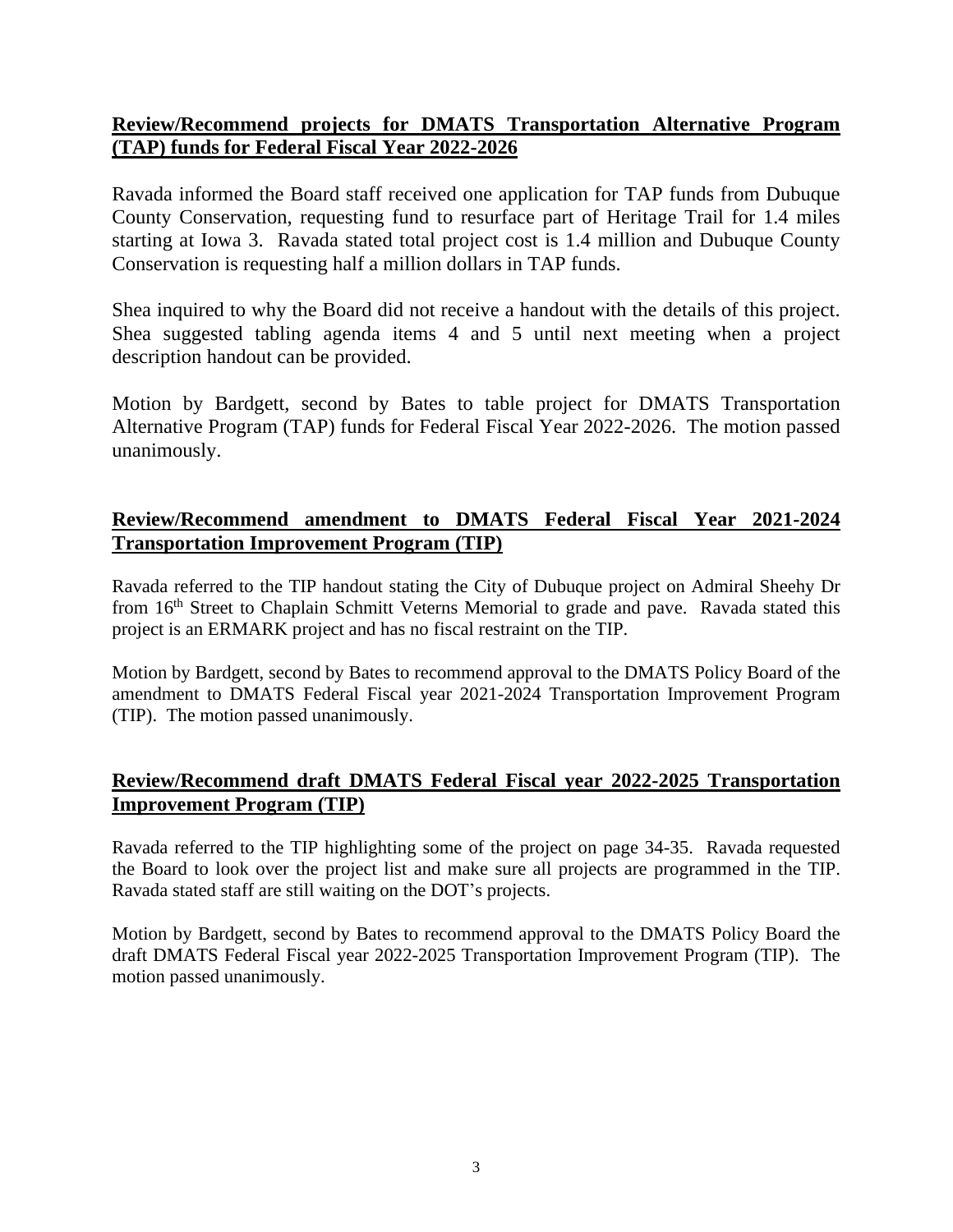# **Review/Recommend amendment to DMATS Fiscal Year 2021 Transportation Planning Work Program (TPWP)**

Ravada referred to the TPWP handout stating the amendment is to move twenty thousand from short range plan to long range plan line item, due to shortage of funds within the long-range plan.

Motion by Bardgett, second by Bates to recommend approval to the DMATS Policy Board the amendment to DMATS Fiscal Year 2021 Transportation Planning Work Program (TPWP). The motion passed unanimously.

# **Review/Recommend Final Fiscal Year 2022 DMATS Transporation Planning Work Program (TPWP)**

Ravada referred to the TPWP stating staff received some minor changes to the TPWP from the DOTs. No other changes were made. Ravada requested the board to approve the final TPWP for submittal to the DOTs and Federal Highway.

Motion by Bardgett, second by Wagner to recommend approval to the DMATS Policy Board the amendment to DMATS Final Fiscal Year 2022 Transportation Planning Work Program (TPWP). The motion passed unanimously.

# **Review/Recommend DMATS LRTP 2050 Draft Transportation Network Profile Chapter 4**

Fox presented the DMATS LRTP 2050 Chapter 4-Transportation Network Forecast. Fox noted that the Board members have one month to review Chapter 4 and provide comments and changes to staff. Fox explained the modeling process stating it is done in four phases; phase one is travel demand model development; phase two is travel demand model calibration and validation, phase three is development of future year forecast and phase four is existing plus committed roadway network. Fox went over chapter four travel demand forecast model will cover: transportation analysis zones, existing land use, future land use, 2050 traffic volume, 2050 level of service, future transit systems and future bicycle and pedestrian facilities.

Motion by Bardgett, second by Bates to recommend approval to the DMATS Policy Board for the DMATS LRTP 2050 Draft Transportation Network Profile Chapter 4. The motion passed unanimously.

## **Review DMATS LRTP 2050 project list**

Ravada referred to the handout asking members to review the list and info staff of any changes or additions that need to be made to the list. Ravada stated the board has 30 days to review and make any changes to the project list.

Discussion followed.